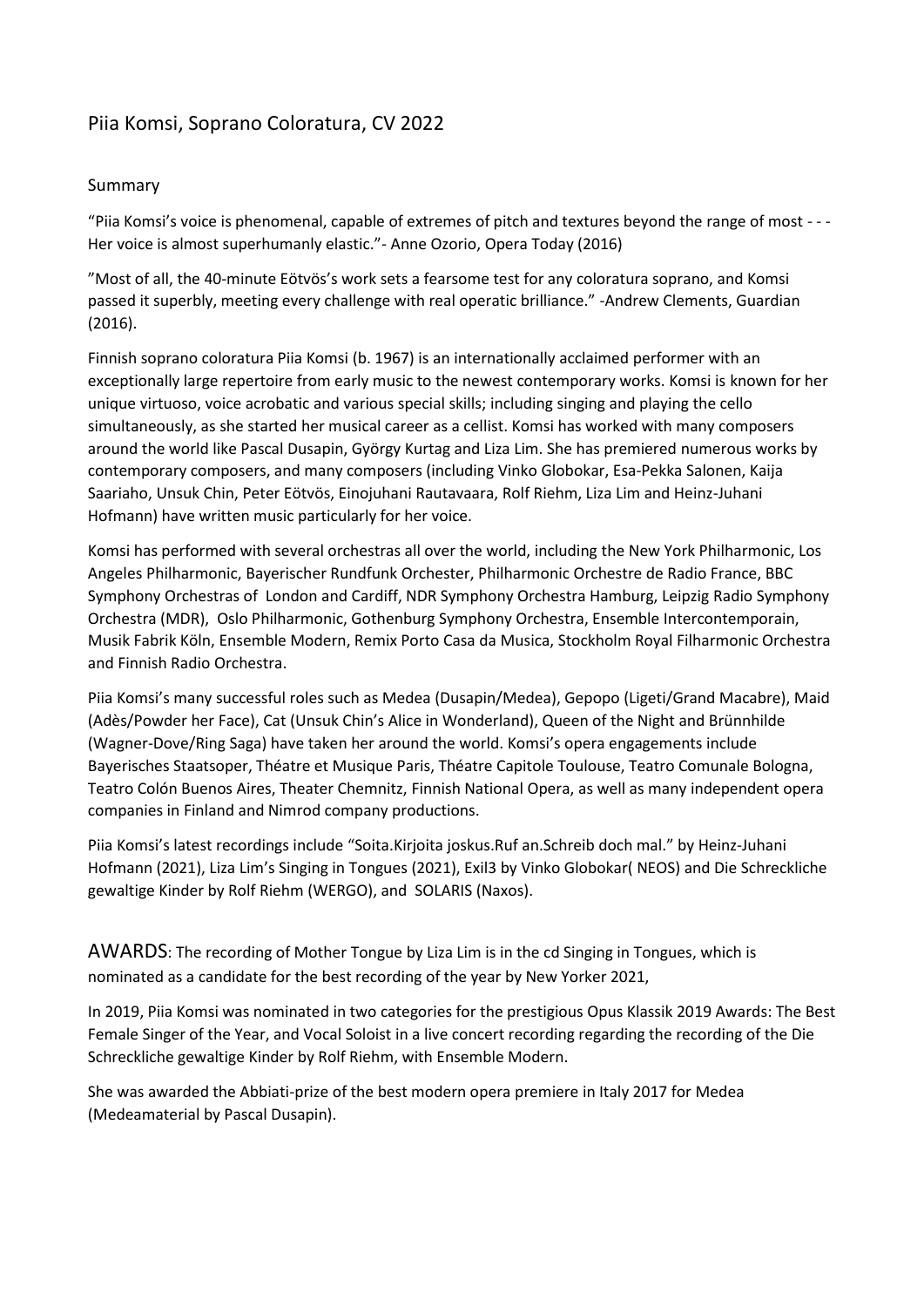Piia Komsi is also Artistic Director of Exit 3-Company, a multi-art group of top professionals in music, dance and visual arts. In the following seasons 2022–2023, Piia Komsi will perform leading roles in two new world premieres:

- Paola Livorsi: Opera-Dance work Medusa with her own multi-art company Exit 3, in which she is an artistic director and a producer.

-Heinz-Juhani Hofmann: Opera Hypatia Aleksandrian (Espoo City Theatre)

Piia Komsi is currently working on a recording project of Anton Webern's songs and is an enthusiastic chamber & lied musician. In addition to her performing career, Komsi teaches young singers and studies Music pedagogy and Education Sciences and Psychology.

## DISCOGRAPHY

-Liza Lim: Singing in Tongues/Mother Tongue (Elision ensemble, Huddersfields Contemporary Records) 2021, [Listen to "Singing in Tongues/Mother Tongue" on Spotify](https://open.spotify.com/album/70yyEBmbwFeccY1d0pc5A7)

- Soita.Kirjoita joskus. Ruf an.Schreib doch mal (Works by Heinz-Juhani Hofmann/Fuga) 2021, [Listen to "Soita. Kirjoita joskus. Ruf an. Schreib doch mal." on Spotify](https://open.spotify.com/playlist/5o55z3rdsRTemrKJZqMuDR?si=77cd18fa)

-SOLARIS (Contemporary spiritual new music for soprano and string quartet/Naxos) 2012, [Listen to "Solaris" on Spotify](https://open.spotify.com/album/4N84IfGrvo4m1accTbkIQr)

-Wohin (Zoltán Jeney/Presto Classical)2018, [Listen to "Wohin" on Spotify](https://open.spotify.com/album/7bqrC0XMt6pCPrRO6zU7wS)

-Die Schrecklich- Gewaltigen Kinder (Rolf Riehm/WERGO /ensemble modern) 2019, [Listen to the album on Spotify](https://open.spotify.com/album/1n51l5bb1Q2KS8Du6U6P4E?autoplay=true)

-Exile 3 (Vinko Globokar/ Bayerische Radio Symfonie Orchester, Eötvös, Bruno Ganz), [Listen to "Exile 3" on Spotify](https://open.spotify.com/artist/390xd9xbh7ZBVARL0nkyRT)

-Ahti Karjalainen - Elämä, Kekkonen ja teot (Heinz-Juhani Hofmann/Alba, 2016 Emma -Award nominated), Listen [to "Elämä, Kekkonen ja teot" on Spotify"](https://open.spotify.com/album/5QlbNADwIyhcf8s5WEq4BK)

-Wing on Wing (Esa-Pekka Salonen/DG) 2005[, Listen to "Wing on Wing" on Spotify](https://open.spotify.com/track/7oef09V8Fbio1BLXlbSRQO?si=8d90c77d721743bc)

-Akrostichon Wortspiel (Unsuk Chin/Deutsche Grammophon DG,L'Ensemble Intercontemporain) 2004

-From the Grammar of dreams (Kaija Saariaho/Ondine, Record of the Year -award), 2001, Listen [to "Grammar of Dreams" on Spotify](https://open.spotify.com/track/6PrX8Lcg01gyFosR7sd9Z0)

-Procris (Lotta Wennäkoski/Gamba Nova/Alba, 2009 Emma -award) 2008[, Listen to "Procris" on Spotify"](https://open.spotify.com/track/6ksYfhM6SMmQUrlkkDJfKw)

-Mothers and Daughters opera (Tapio Tuomela/AULoS), 2007, [Listen to "Mothers and Daughters" on Spotify](https://open.spotify.com/album/44eg9rCR7eu6PcRrYJYm8N)

-Alice in Wonderland -opera, DVD, (Unsuk Chin/ Kent Nagano/Bayerische Staatsoper, 2007, [Listen to "Alice in Wonderland" on Spotify](https://www.euroarts.com/labels/7241-chin-alice-wonderland)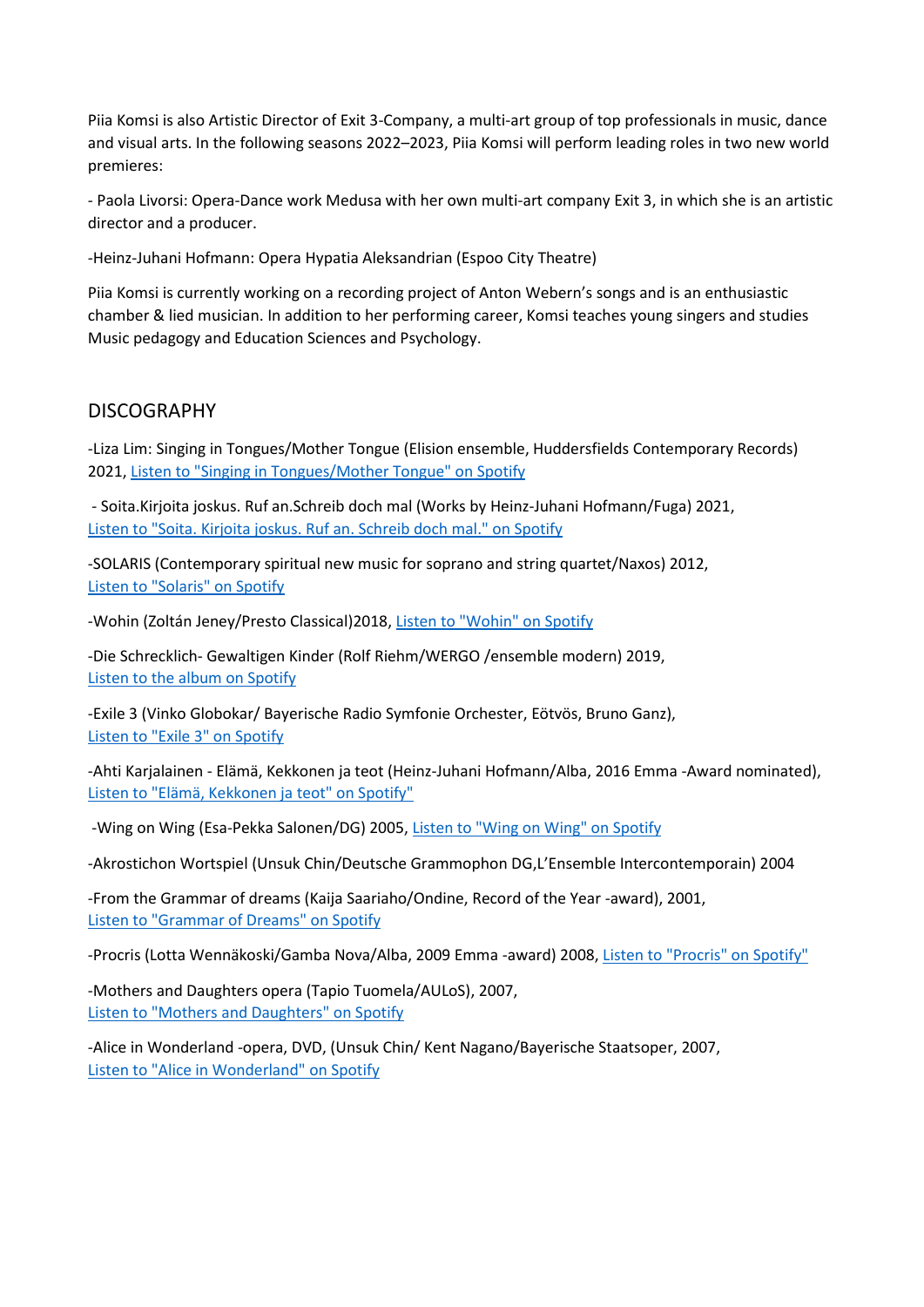#### MORE INFORMATION:

Website[: piiakomsi.com](https://piiakomsi.com/)

LinkedIn: [Piia Komsi](linkedin:%20https://www.linkedin.com/in/piia-komsi-0223b41b6/)

SOCIAL MEDIA:

Instagram: [@piiakomsi](https://www.instagram.com/piiakomsi/)

Twitter[: @PiiaKomsi](https://twitter.com/PiiaKomsi)

Facebook: [Piia Komsi Soprano Coloratura](https://www.facebook.com/PiiaKomsiSoprano)

Youtube [Piia Komsi videos:](https://www.youtube.com/channel/UCAz0tPDj2XEq45ZHaSOZRWA)

[Heitor Villa-Lobos: Bachianas Brasileiras nr 5](https://www.youtube.com/watch?v=FytCcjNfOhk)

[Wagner-Dove: Ring Saga/Götterdämmerung, Festival Musica, 2011 Strasbourg/ARTE Direct-live,](https://www.youtube.com/watch?v=x7vbG2QLBuw)

From the recording session of the new album: [Soita.Kirjoita joskus. Ruf an. Schreib doch mal. Heinz-Juhani](https://youtu.be/s_Y-pzUJI7o)  [Hofmann: Ich sah wie ein Mann einen andren schlug](https://youtu.be/s_Y-pzUJI7o)

### EDUCATION

Degrees:

- Master of Music/Art- Degree, Sibelius-Academy/Opera Department/University of Arts Helsinki, Voice, 2002 (Voice studies 1997–2002), Voice diploma (A), opera class studies at the Opera department of Sibelius-Academy, 1997-2002, Master's degree, teacher Principal Lecturer of Voice Mrs. Marjut Hannula,

Voice studies at the Yale University Music School with Prof. Lily Chookasian, 1989-1990

Master classes voice: Renata Scotto, Kurt Equiluz, Neil Mackie, Jane Manning, Irina Gavrilovici

- Bachelor of Adult Education Science, Jyväskylä University/Education Science and Psychology Department, 2021, Thesis: The Development and conceptualization of young musician's self-esteem

#### Current studies:

- Adult Education Science/Education and Psychology Department/Master's Program, Jyväskylä University, (2019–2024)

- Music Pedagogy/Voice, Jyväskylä Vocational Institute (JAMK), 2021

#### Cello studies (at adult level):

- Cello and voice studies, at Yale University Music School (USA), with Prof. Aldo Parisot (cello) and Prof. Lily Chookasian (voice), +chamber music, orchestra, opera choir, music History, 1989–1990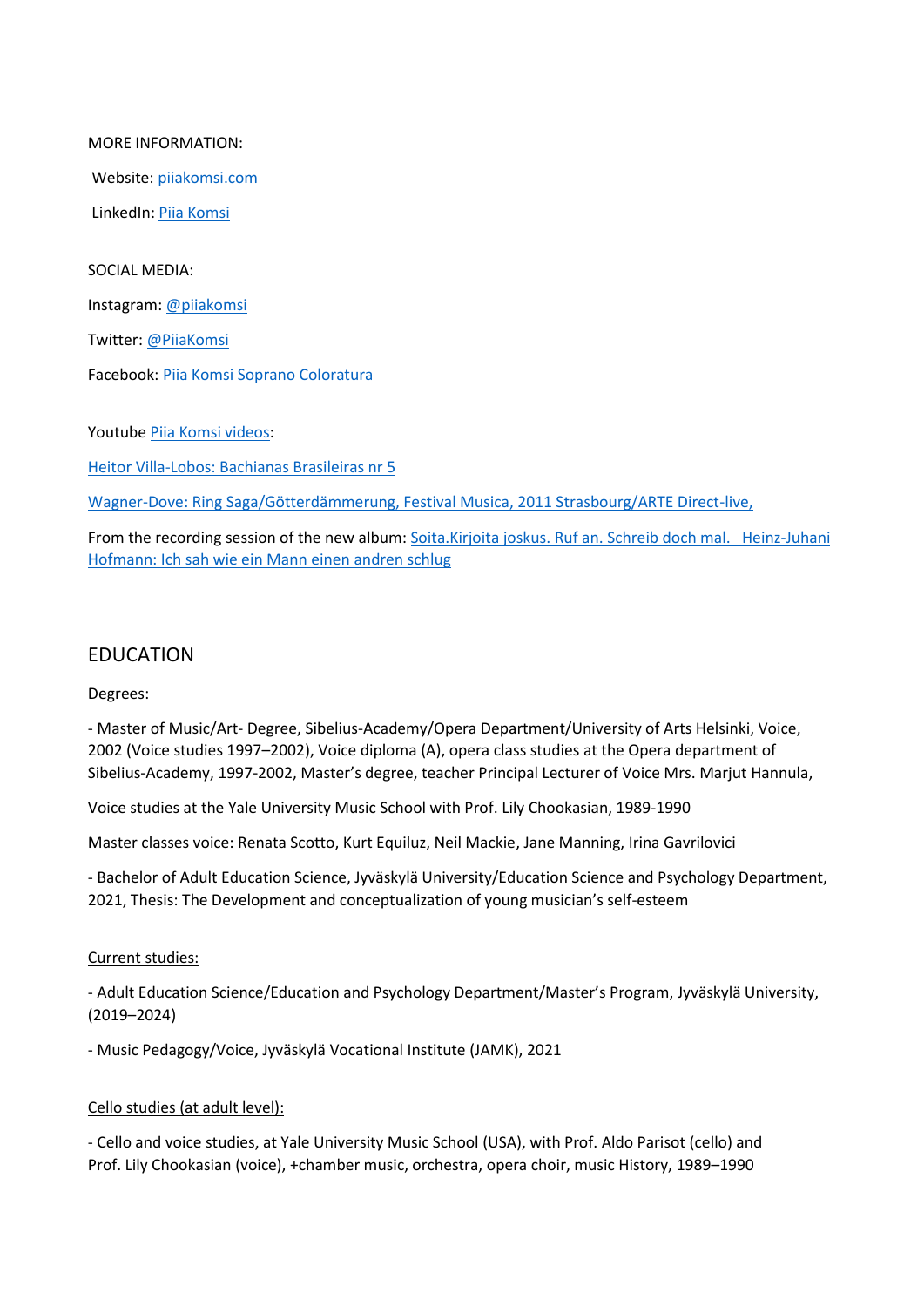- Cello diploma(A), Sibelius-Academy, teacher Prof. Arto Noras, 1988

- Cello and chamber music studies (bachelor program) Edsbergs Music institute, with Frans Helmerson , 1986–1987

- Master classes cello: Paul Tortelier, Janos Starker, William Pleeth, Raphael Sommer, Gary Hoffman, Steven Isserlis

### LANGUAGE SKILLS:

Finnish (native) English: High level Swedish: High level German: mediocre French: mediocre/good Italian: mediocre Russian: basic level

Singing languages: Finnish, Swedish, English, German, French, Italian, Latin, Spanish, Russian, Hungarian, Serbokroatian, Slovenian, Japanese, Chinese, Aramean, Norwegian, Danish, Ancient Greek

## PEDAGOGICAL EXPERIENCE / VOICE:

- Master Class teaching advanced singers at Joutseno Taidekesä Classical Singing courses, 24.7.-31.7.2021, seven students in 7 days, all repertoire from early music to contemporary music

- Voice teacher at the Pedagogical Trainee Program, Music Institute of Jyväskylä Applied Sciences School (Music Pedagogy Program), 2021-2022

- Voice Lecturer in Classical Singing, Centria University of Applied Sciences (Kokkola), September 2017- December 2018

- Private Teaching: Annabella Qi Yangyang in Helsinki, 2018- Anja Voipio in Helsinki, 2018-2019

- Master Class for singers and conductors, at the Sibelius-Academy/University of Arts, Conductors`s class-Orchestra department, 2016

- Master Class workshop for singers and composers, at the Sibelius-Academy/University of Arts, 2013
- Private teaching: Michelangelo Chiodo, 2011-2012
- Private teaching: Erik Rousi, 2012-2013
- Jury member for the Voice Exams, West-Helsinki Music Institute 2011-2016

### TEACHING EXPERIENCE: Cello

2016–2019, Jury member at several course exams of Cello department of the Sibelius- Academy/University of Arts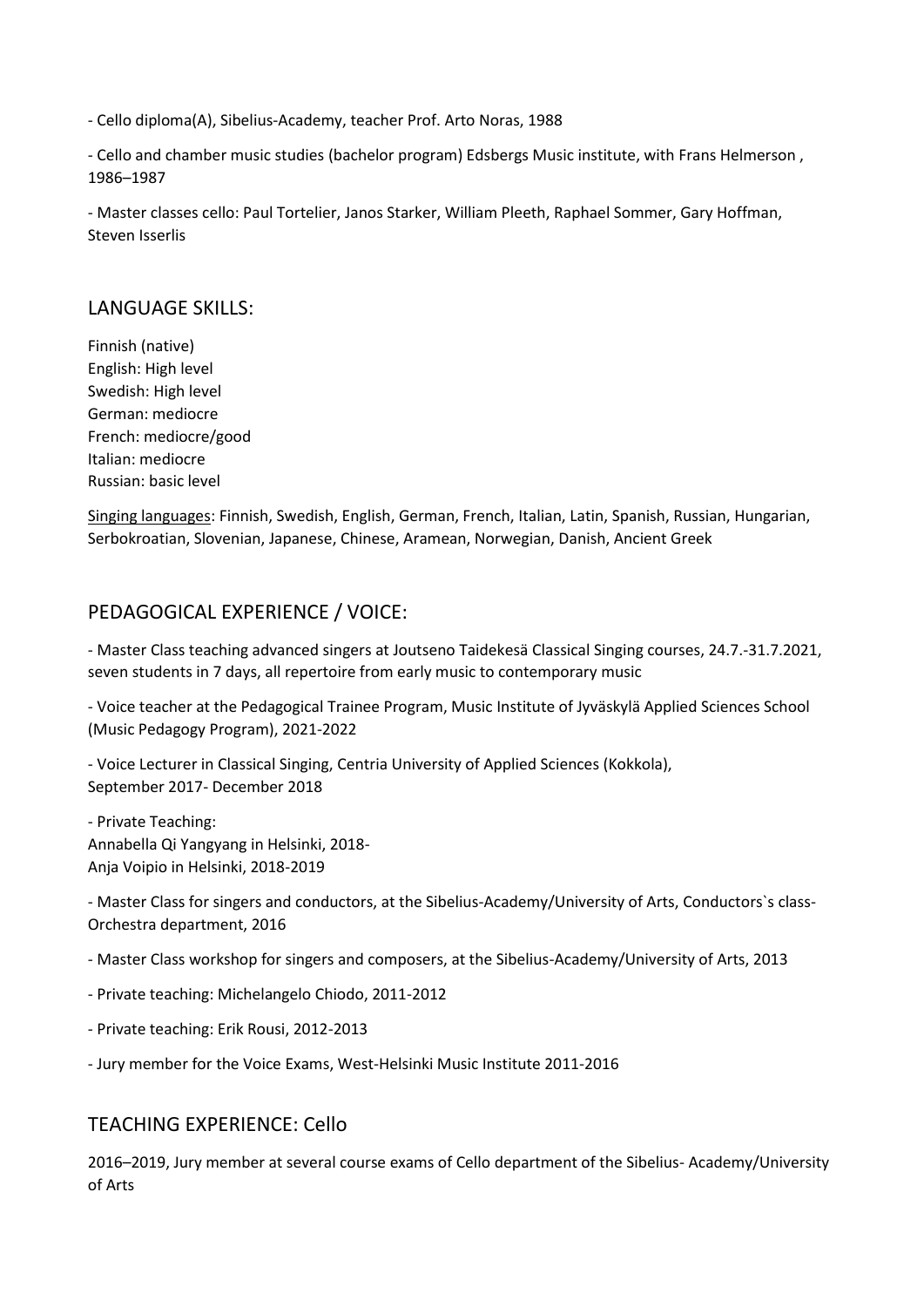1988–1989 Teacher for cello playing, students age between 5-13 years old, West-Helsinki Music Institute

1988–1989 Teacher for cello playing, students age between 5-13 years, North-Helsinki Music Institute, 1988-1989

### OPERA ENGAGEMENTS

2021 - Exit 3-Company, Paola Livorsi: Medusa (Opera Summer Festival of Helsinki 2022)

2017, Teatro Comunale di Bologna, Pascal Dusapin: Medeamaterial / Medea April,

2016, Teatro Colón, Buenos Aires, Panisello: Le Malentendu / Martha April,

2015, Théâtre du Capitole, Toulose, Mitterer: Massacre / Duchesse de Guise

2013–2014, Theater Chemnitz, György Ligeti: Le Grand Macabre / Venus And Gepopo

2012, West Coast Kokkola Opera; Heinz-Juhani Hofmann: Ahti Karjalainen / Kraut (world premiere)

2011, Théâtre et Musique, Paris, Wagner: Ring cycle / Brünnhilde ,

2011, West Coast Kokkola Opera, Mozart: Magic Flute / Pamina

2012 Wagner: Ring cycle / Brünnhilde 2, Théâtre et Musique, Paris

2010, Opera Lille Dusapin: Medea

2009, Nimrod/Teatro Olimpico, Rome, Michael Berkeley: For You / Joan, Police Woman, Nurse

2007, Bayerische Staatsoper, München, Unsuk Chin: Alice In Wonderland / Cat (world premiere, chosen The Premiere Of The Year by Opern Welt)

2006, Finnish National Opera, Heiniö: Time Of Serpent / Ida (world premiere

2005–2007, Theatre e Musique Paris, Dusapin: Medea

2000, Finnish National Opera, Adams: The Death Of Klinghoffer / Dancing girl

2003, Finnish National Opera, Linjama: The Finnish Tapir / Chicken (world premiere)

2006, Finnish Radio Orchestra, YLE TV-broadcast, Mozart: Der Schauspieldirektor / Mademoiselle Silberklang

2004, Opera Cava, Nilsiä, Mozart: Magic Flute / The Queen of The Night

2003, Taite-group, Helsinki, Wennäkoski-Schumann: Frauenliebe und Leben (world premiere)

2002, San Carlo Opera, Napoli, Teatro Politeama, Adès: Powder Her Face / Maid

2001–2002, Finnish National Opera, Tuomela: Mothers and Daughters / Maiden (world premiere)

2001, Tel Aviv Opera/Nimrod, Chicago Modern Art Museum, Theatre, Zagreb, Rome, Teatro Olimpico, Adès: Powder Her Face / Maid

2002, Pori Opera, W.A. Mozart: Magic Flute / The Queen of The Night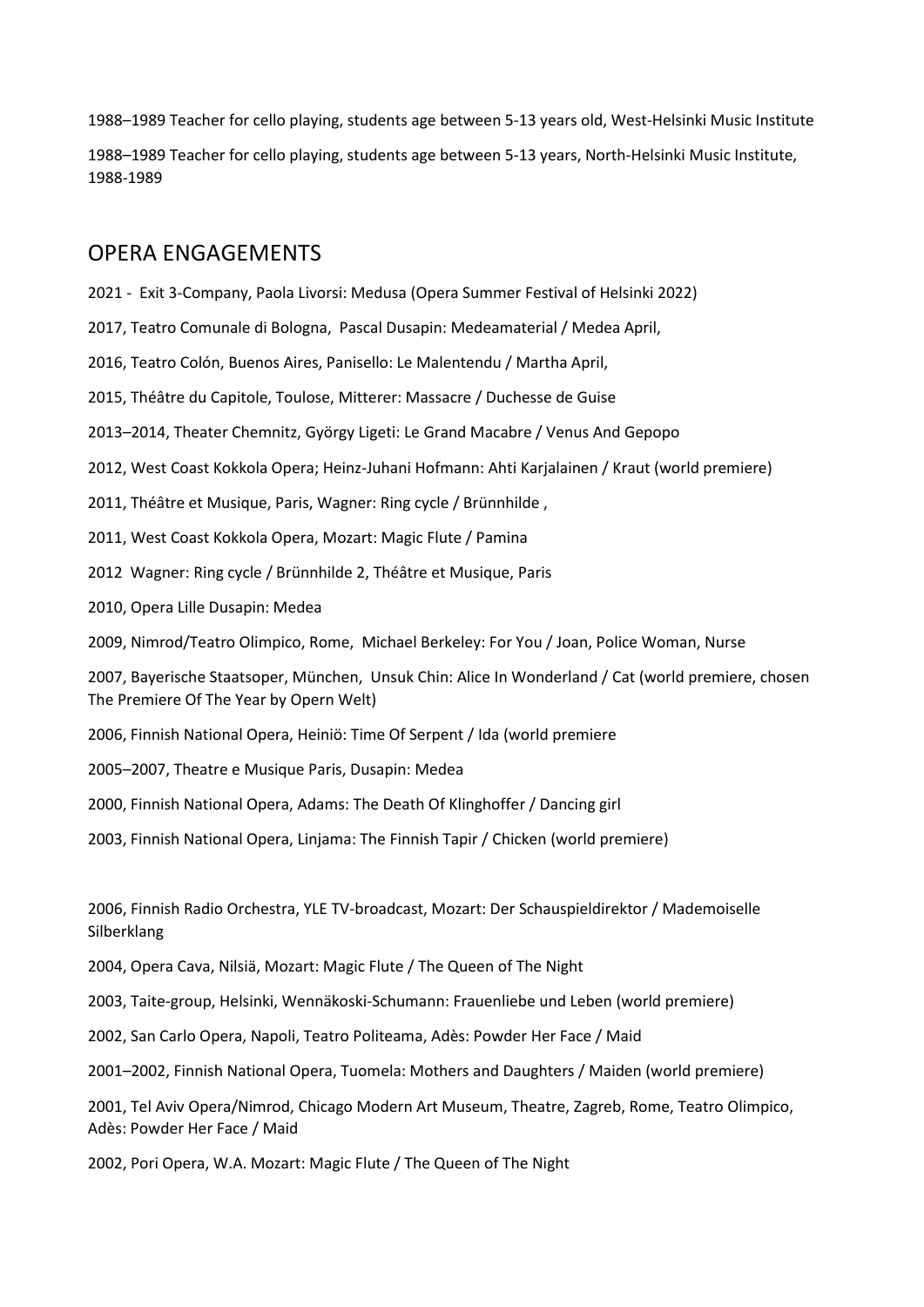2000, Opera Skaala, Helsinki Hakola/Matti Hagelberg: The Master Sings of Planet Mars / Pilgrim, Matti Hagelberg twin (world premiere) 1995–1996, Turku Music Festival Castle Opera, M.A. Charpentier: Les Arts Florissants / Paix 1987–1989

1988, Avanti! -Festival Opera, Mozart: Der Schauspieldirektor / Mademoiselle Silberklang

1988, Avanti! Festival- Opera, Vakkilainen: Beer Opera (Olutooppera-Lätäkkö) / Huna (world premiere)

## **ORCHESTRAS**

As a Soprano Soloist with Orchestras: New York Philharmonic Orchestra, Los Angeles Philharmonic Orchestra, BBC Symphony London L'Ensemble Intercontemporain, BBC Symphony Orchestra Wales/Cardiff, London Sinfonietta, Bayerischer Rundfunk Symphony Orchestra, BRSO, Orchestre Philharmonie de Radio France, Slovenian Philharmonic Orchestra Ljubljana NDR Hamburg, MDR Leipzig Symphony Orchestra, Gewandhaus Oslo Philharmonic Orchestra, Stockholm Royal Philharmonie, Gulbenkian Symphony Orchestra, Orquestra Sinfónica do Porto Casa da Música, Remix Casa da Musica, Gothenburg Symphony, Seoul Symphony orchestra, Eesti State Symphony Orchestra ERSO, Köln Musik Fabrik, Frankfurt Ensemble Moderne, Nieuw Ensemble Amsterdam, Elision Ensemble Brisbane/Melbourne,